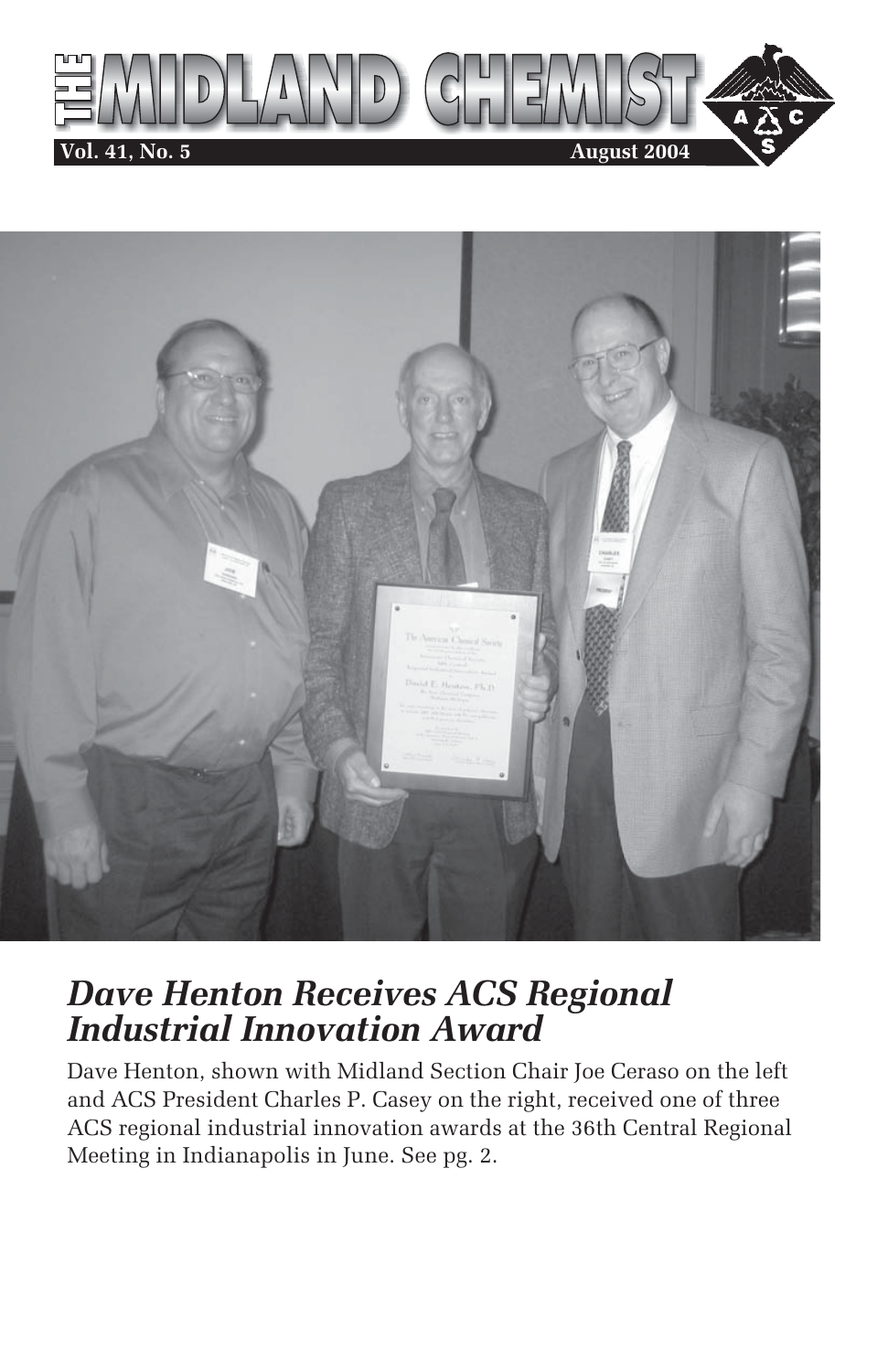

Volume 41, Number 5 August 2004

## *In This Issue...*

*The Midland Chemist* is published eight times a year by the Midland Section of the American Chemical Society.

American Chemical Society Midland Section PO Box 2695 Midland, MI 48641-2695 http://membership.acs.org/M/Midl

#### *Volunteer Staff*

| 989-832-7485                        |  |
|-------------------------------------|--|
| ann.birch@editech-mi.com            |  |
|                                     |  |
| Angelo Cassar  Photographer, writer |  |
| Kristine Danowski  Writer           |  |
|                                     |  |
|                                     |  |
| James R. Birch  Design, layout      |  |

Please submit all articles and photographs to the editor, Ann Birch. Instructions for article submission are on the Midland Section web site, as is contact information for other staff members. Authors can also contact Ann directly with any questions.

Neither *The Midland Chemist*, nor the Midland Section, nor the American Chemical Society assumes any responsibility for the statements and opinions advanced by contributors of or to *The Midland Chemist*.

© Copyright 2004 Midland Section of the American Chemical Society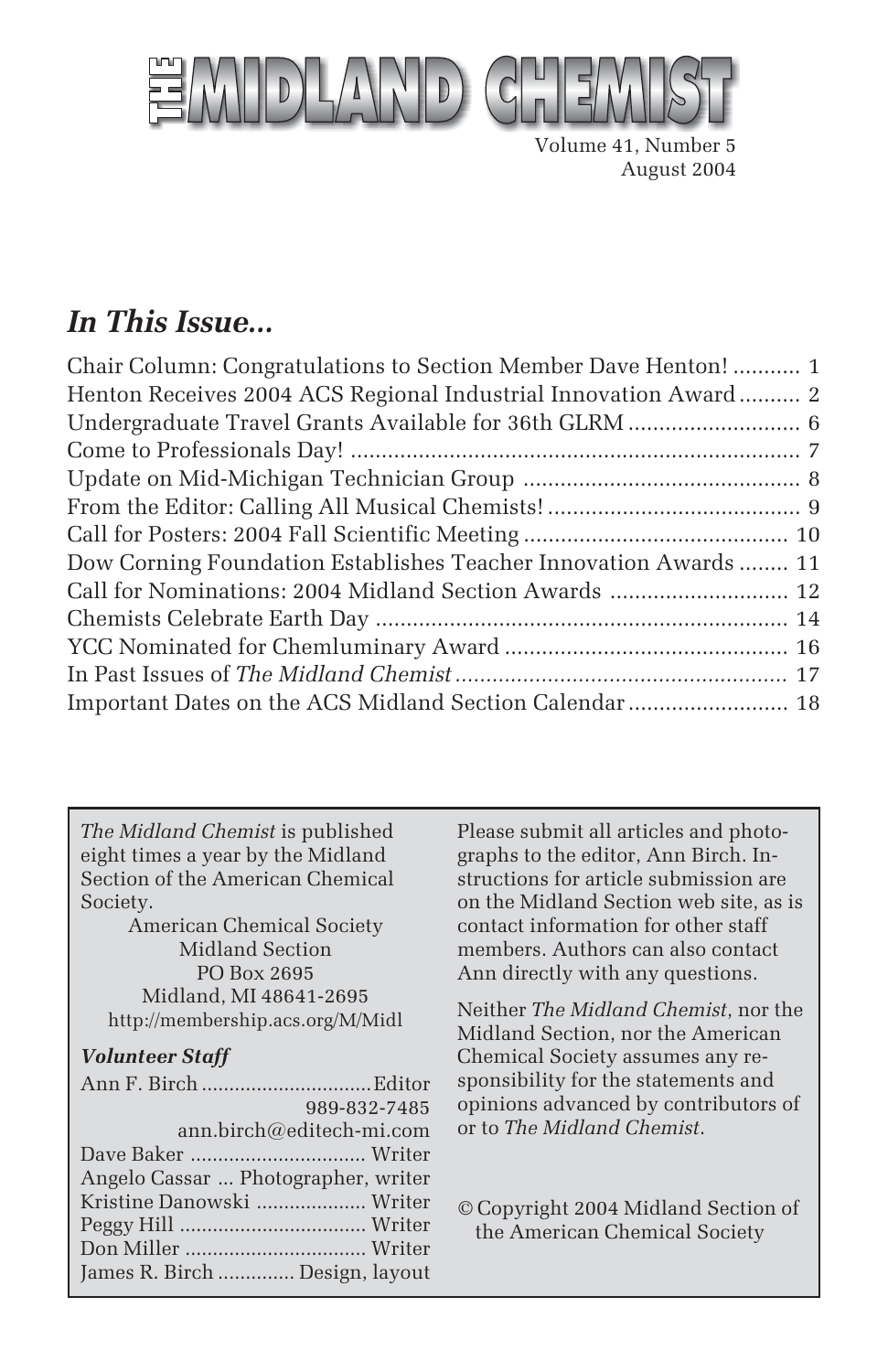### *Chair Column* **Congratulations to Section Member Dave Henton!**

I am very delighted to report that Dr. David<br>Henton has received a 2004 ACS Regional In am very delighted to report that Dr. David dustrial Innovation Award. Dave is a newly retired senior scientist of The Dow Chemical Company after nearly 31 years of service. He is being recognized for his inventions in the area of polymer and process chemistries for acrylonitrilebutadiene-styrene, ABS blends with polycarbonate, and polylactic acid. Having been a co-worker with Dave over for 20 years, I must add that he has been a leader among leaders in the technical



Joe Ceraso, Chair ACS Midland Section

development area. The people who work with him thoroughly enjoy their work. Presently, Dave is consulting for several industries in the area of material science, product development, and process chemistry. It is truly a unique honor to see Dave receive this award as a 33-year Midland Section ACS member. You'll find more information on Dave and the award he received in this issue of *The Midland Chemist*.

Upcoming Section events include the Midland County Fair Professional Day. This event is scheduled for August 16 from 4:00 to 7:00 p.m. Wendy Mathews (Dow) has been organizing the event to include science demonstrations and a professional day picnic event with refreshments and food for ACS, MMTG, YCC, and the ACS Division of Chemical Technicians. I thank Wendy and all the many volunteers who are donating time to make this an enjoyable event.

I would like to remind all members to put a hold on their calendar for the Midland Section Fall Scientific Meeting, which will occur at the Dow EDC facility on October 22, from 11:00 to 5:00 p.m. There will also be a workshop in the morning for people who would like to learn about starting a small business. Dale LeCaptain (CMU) and Buford Lemon (Dow) are co-chairs for the meeting. One of the topics in their program will include a description of Homeland Security activities.

Joseph M. Corso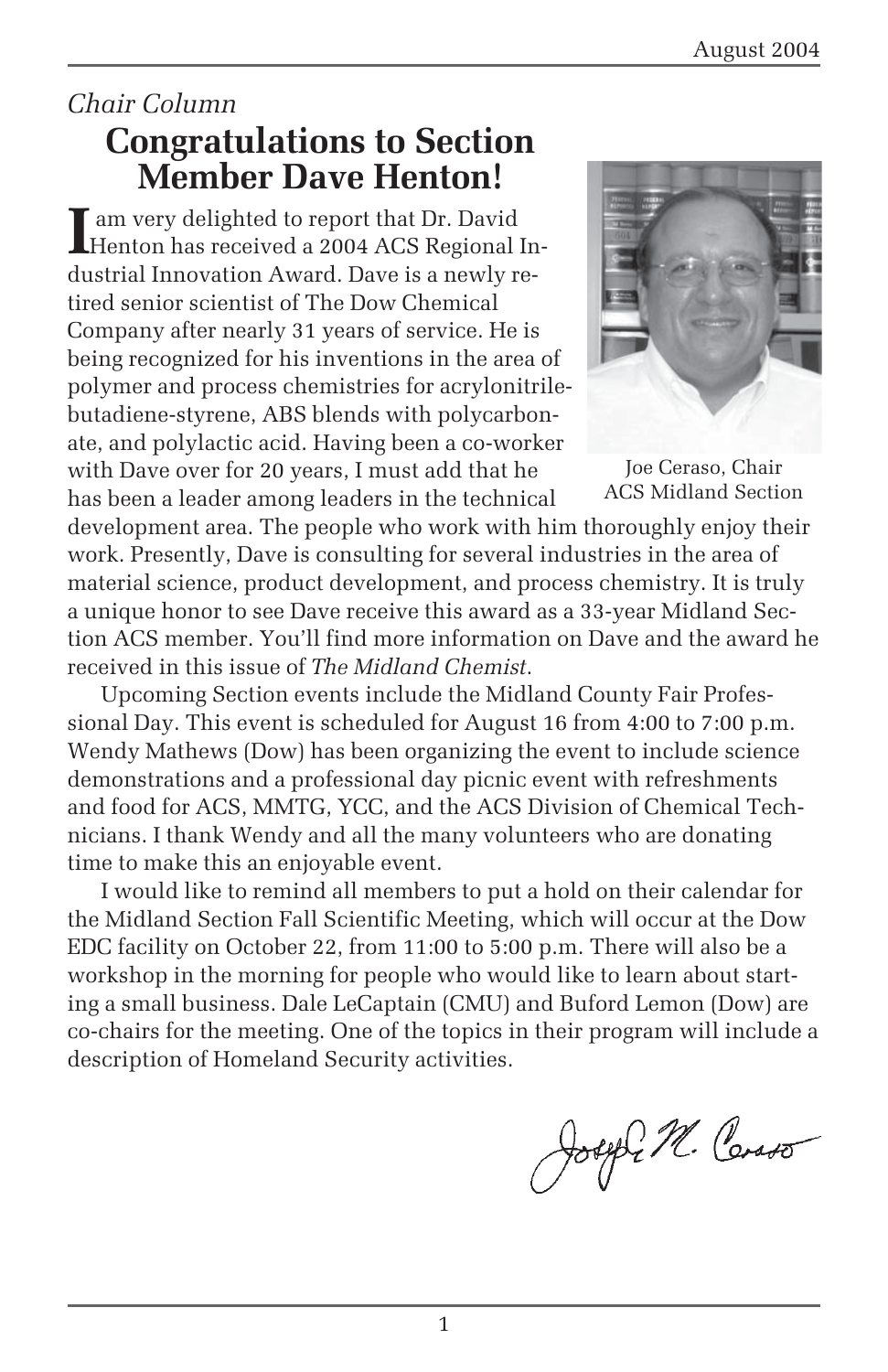## **Henton Receives 2004 ACS Regional Industrial Innovation Award**

*By Joe Ceraso*

**D**r. David Henton received one of three ACS Regional Industrial Innovation Awards at the 36th Central Regional Meeting in Indianapolis in June. Dave has been a Midland Section member for 33 years. His numerous contributions to the field of polymer chemistry are widely acknowledged both within The Dow Chemical Company as well as outside of the company. Dave's role as an inventor, an implementer, an



*Dave Henton (middle) is congratulated by Joe Ceraso, Midland Section Chair (left) and Charles P. Casey, President, ACS (right).*

advisor, and a mentor made him one of the top "go to" scientists within the company. There are numerous inventions and innovations in the polymer industry that Dave has lead over the past 30 years. A couple of the specific contributions selected, the development of low cost/high performance ABS resins and blends for molding applications, have had a significant long-term positive impact on Dow's commercial product line and value generation.

The rapid growth of the high-performance ABS and blends businesses of The Dow Chemical Company in the past 20 years has been based on innovations by Dave as the technology leader and a team of chemists and engineers. Dave led the development of a family of high-gloss emulsion ABS resins having a bi-modal rubber particle size distribution using an innovative hydrophilic-hydrophobic latex agglomeration technology (patented) to reduce the time required to produce the product from days to hours. Up to 10 times as much product could be made in the same equipment (versus the current process at that time) using this technology. These products have both high gloss and excellent toughness. These costeffective products set the standard for performance in the industry.

The ABS product line was further improved by several inventions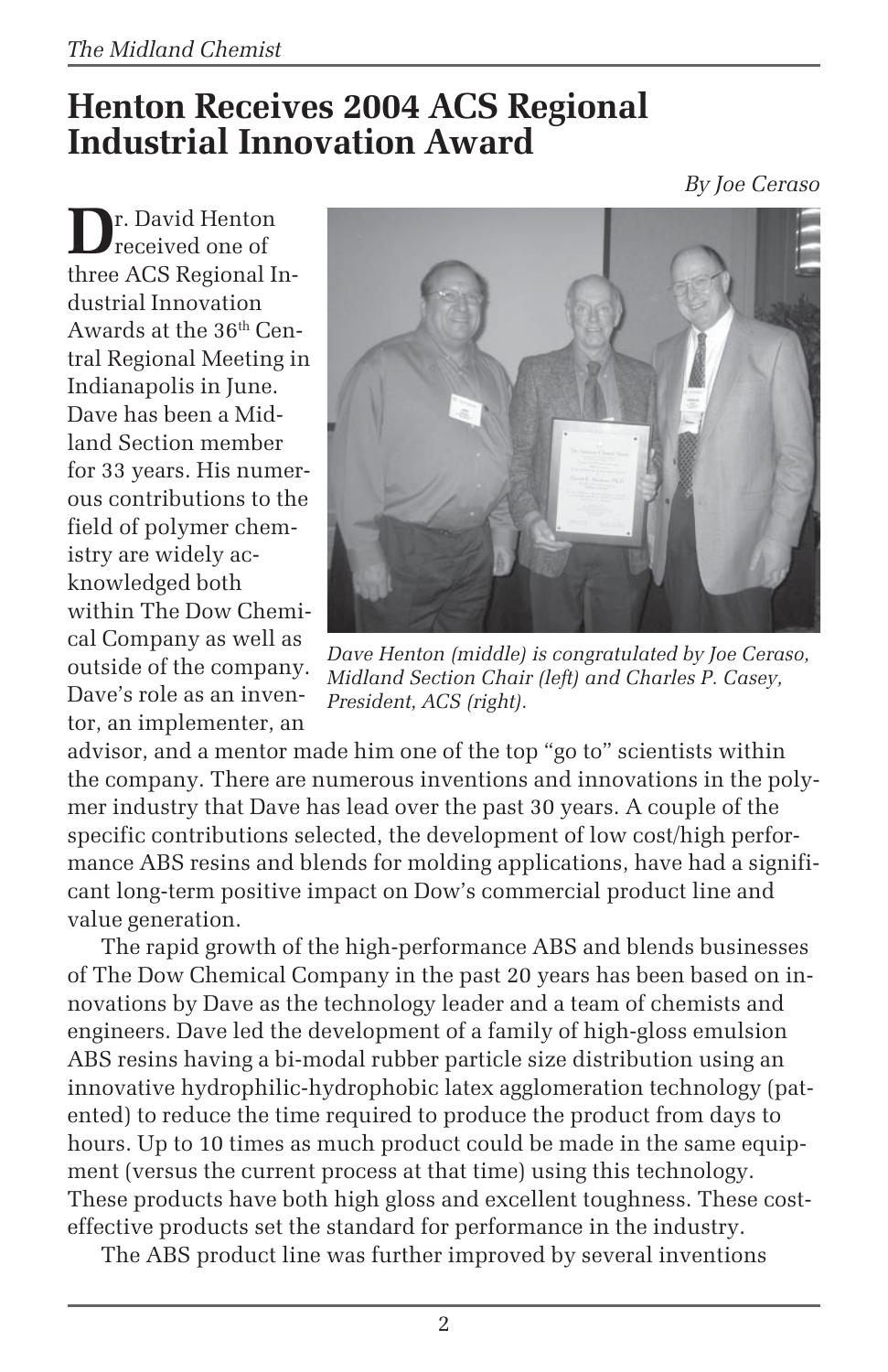claiming styrene-acrylonitrile copolymers containing tri-modal rubber particle size distributions as toughening components where the rubber particle size and morphology are controlled by using both bulk polymerization and emulsion polymerization technology. The ability to independently tailor the rubber particle size, distribution, and morphology provides Dow with a



*Dave Henton presents his poster "From Materials Science to Material Sales."*

competitive advantage in the marketplace and a product line that is unmatched in the industry. Products can now be manufactured that have any combination of toughness, surface aesthetics, and rheology while maintaining the low-cost position necessary to expand the business.

A significant portion of Dow's MAGNUM\* ABS product line is based on Dave's tri-modal ABS technology. Dow sales of ABS based on Dave's innovation exceed 80 million pounds annually in North America. The ABS material science of rubber particle design, its molecular architecture, and its influence on structure/property relationships to include aesthetics, toughness, and rheology were pioneered and developed through Dave Henton's work and technical leadership.

Blends of ABS resins with other thermoplastics have further enhanced the growth of Dow's Engineering Plastics Business. Dave and his team developed unique technology for enhancing the compatibility of ABS with materials such as polycarbonate, nylon, and thermoplastic polyurethanes (TPU). Polycarbonate/ABS blends for automotive applications are sold under the trade name PULSE\* and thermoplastic urethane/ABS blends are sold under the trade name PREVAIL\* with global sales exceeding 100 million pounds annually. The basic structure-property relationships in PC/ ABS and other blend systems such as TPU/ABS and nylon/ABS were initially developed through Dave's pioneering work. His work defined the key toughness relationships, such as property anisotropy, weld-line strength, and practical impact, in these complex multiphase immiscible polymer systems. He also explored the role of compatibilizers in these

*\*Trademark of The Dow Chemical Company*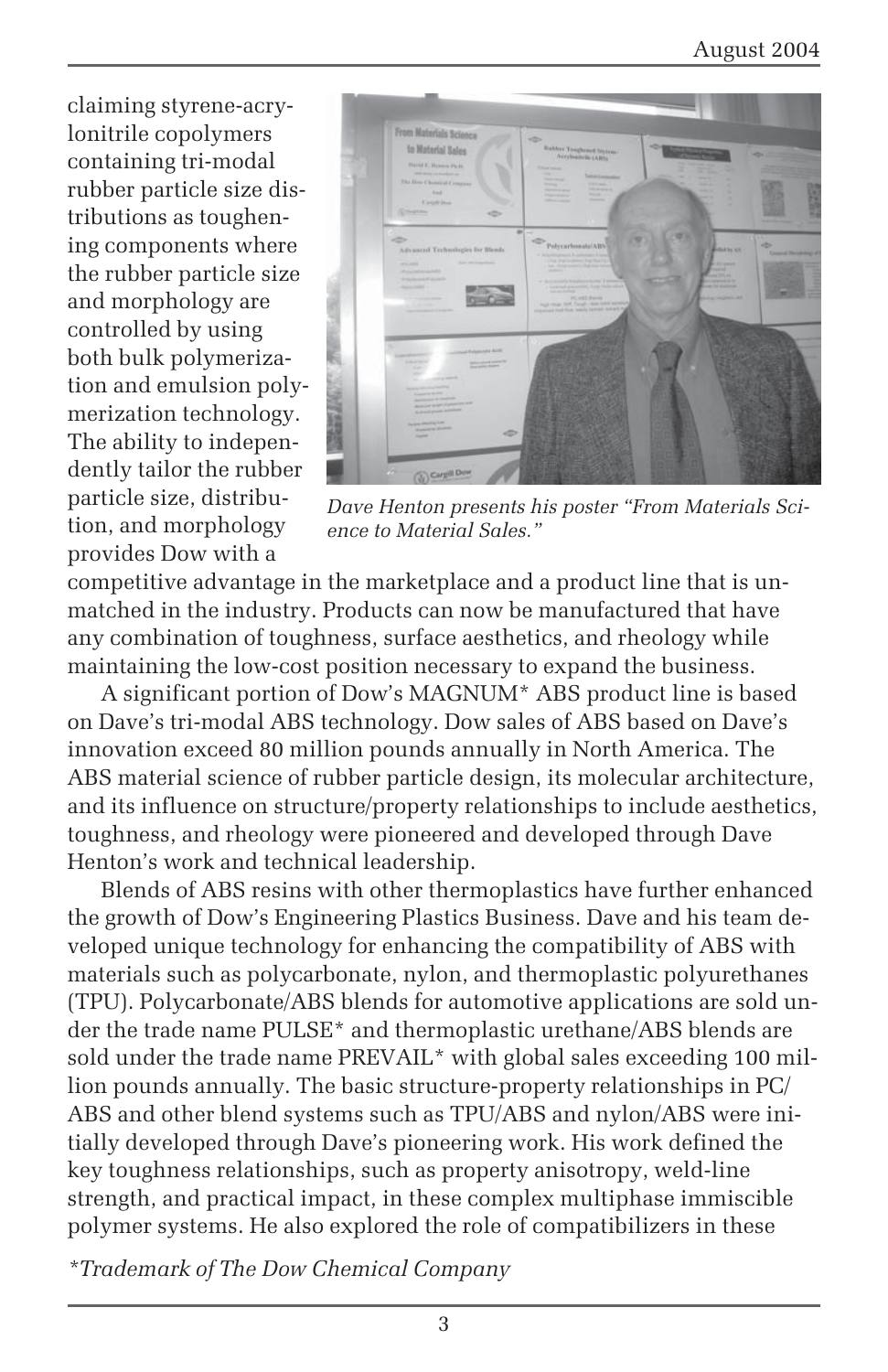#### *The Midland Chemist*

multiphase blends through functional reactive chemical groups.

Dave's continuing contributions beyond the area of ABS are a measure of his overall skills and value as a scientist. His technical leadership in the field of current and emerging superabsorbent materials resulted in understanding critical fundamentals of reactor kinetics, via learnings in initiator decomposition kinetics, polymerization rate constants as a function of temperature, reaction order, and termination kinetics. Much of these data were obtained by some unique and quite elegant experimental techniques. Dave's work led to



lower cost products with no detrimental impact on properties (an exceedingly difficult accomplishment!)

Further demonstrating his technical versatility, Dave provided technical leadership and vision for the Cargill Dow LLC company to produce valuable products such as polylactic acid (PLA) from renewable resources. Dave's impact covered everything from leading breakthroughs in the fermentation chemistry that produces the acid to providing guidance in the direction of polymer development. As vice president of Cargill Dow LLC R&D, Pat Gruber, explains: "Dave recently led a program to identify the root causes then solve aging and stress cracking in the PLA staple fiber process. The problem in a market sense was this: some of our fiber products would lose their properties over a period of time. Fibers account for a large share of CD's business. Having a product with intermittent failures makes commercial development that much more difficult and slow. Dave successfully pulled together a team of process, applications, polymer technology, and commercial people as well as outside companies to sort through and resolve the issues. It turns out that the problem was a combination of several factors: processing conditions, finish chemistry, product composition, and polymer structure. Dave and his team, in a few months time, were able to get the issues resolved to the point where the products perform such that Cargill Dow LLC had no delays in commercial development. To be successful he had to understand the business need, the impact, the complexity, the people, and the technology. The combination and breadth of Dave's technical and interpersonal skills made the difference."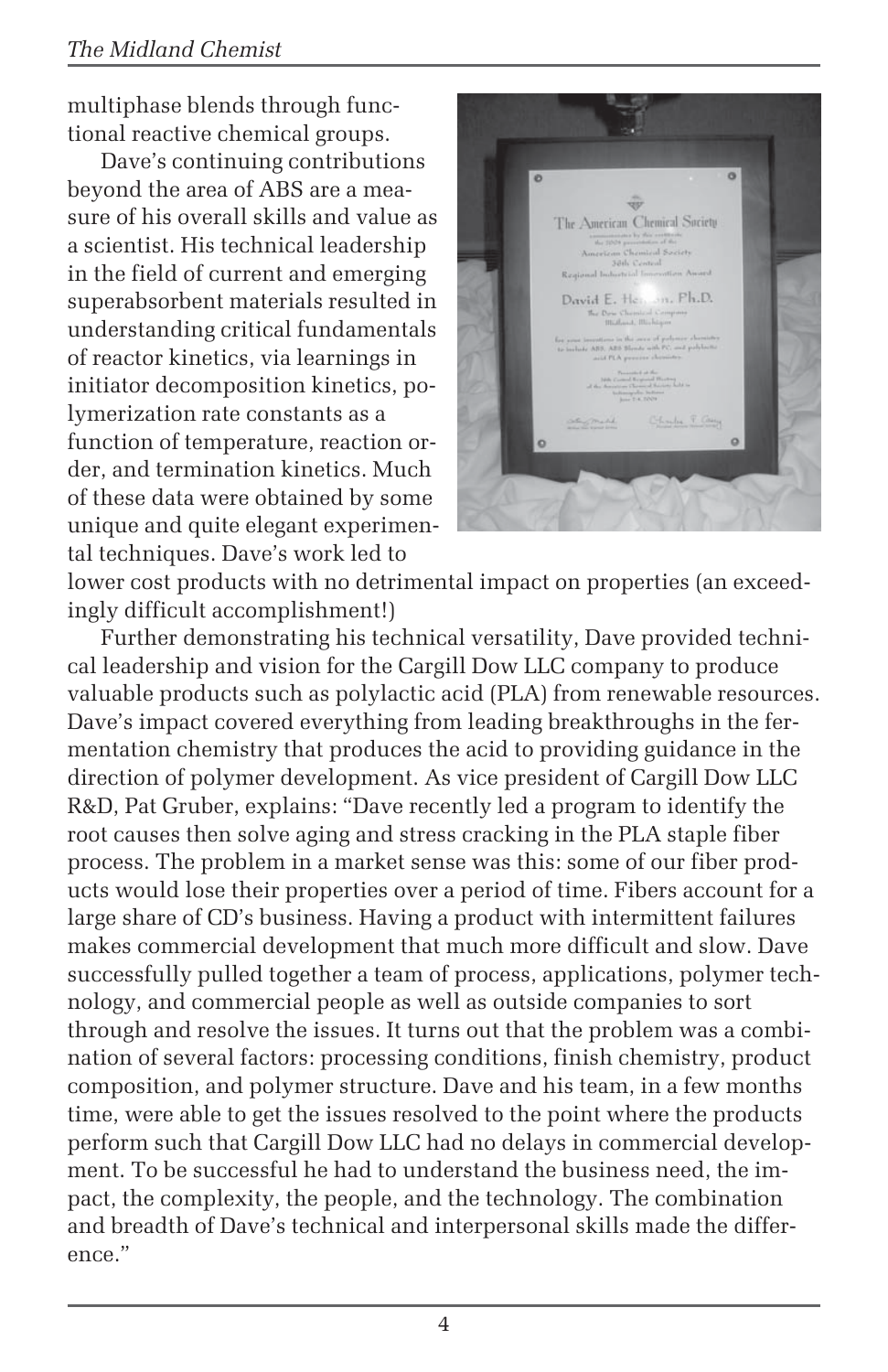Dave has also been diligent with his communications and activities inside and outside the company. In 2000, he received the Midland ACS Section award for Outstanding Achievement and Promotion of Chemical Sciences. He is the author/co-author of  $100+$  internal reports on new products, processes, material science, and fundamentals. He is also editor and author of an internal Dow Chemical textbook on ABS product and process technology (1994). He has co-authored chapters in two published textbooks.

A good portion of the technology that Dave developed is contained within the 27 patents for which he is an inventor/co-inventor and 13 outside journal articles.

In summary, Dave Henton has distinguished himself as a creative scientist and leader within the Dow community and throughout the community of polymer scientists around the world. His teammates are inspired by his leadership qualities and his continual mentoring.



#### **IMPACT ANALYTICAL:**

MORE THAN A TESTING LAB - YOUR RESEARCH PARTNER

Our specialty: Using the best instruments and our collective years of staff experience to solve real-life, production-halting, career-threatening, boss-panicking problems. Quickly. Affordably. Authoritatively.

## BRING ON THE TOUGH PROBLEMS.

1910 W. St. Andrews Rd., Midland, MI 48640 Phone: 989-832-5555 info@impactanalytical.com

Fax: 989-832-5560 www.impactanalytical.com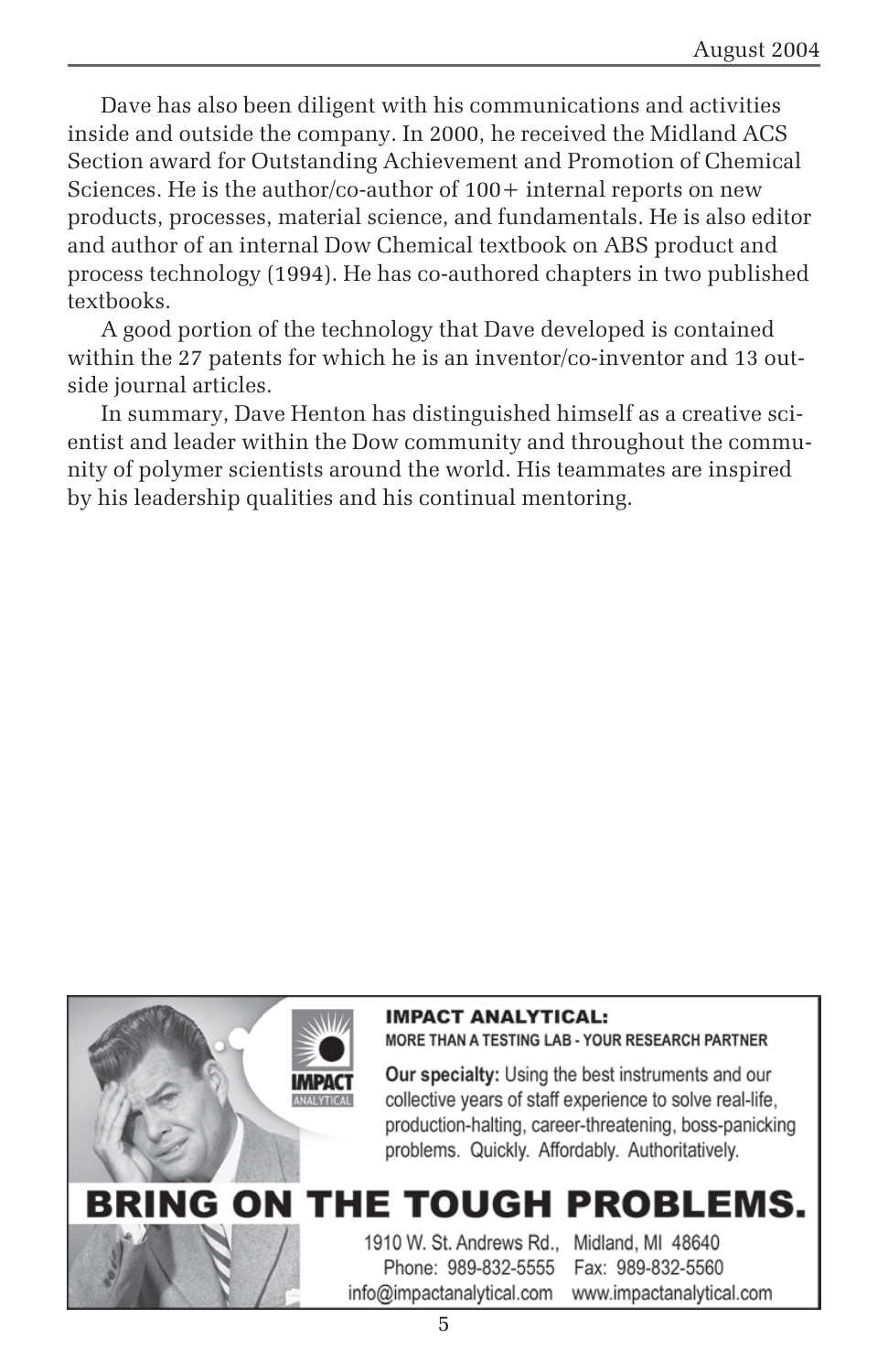## **Undergraduate Travel Grants Available for 36th GLRM**

*Submitted by Steven Cermak General Chair, 36th Great Lakes Regional Meeting*

**The 36<sup>th</sup> Great Lakes Regional Meeting (http://membership.acs.org/g/**  $\blacksquare$  glrm04/) will be held at the Pere Marquette Hotel, October 17–20, 2004, in Peoria, IL. A goal of the undergraduate student affiliates session is to encourage undergraduate researchers to present their research. For those undergraduate students who have limited funding to attend the meeting, a few travel awards (up to \$200) are available for qualified participants. To be eligible for the award you must be:

- 1. An undergraduate student
- 2. A member of ACS (either student affiliate or full member)
- 3. Presenting at the meeting

To submit an application, please fill out the application form (available at http://membership.acs.org/g/glrm04/students.htm), attach your abstract and mail to:

Dr. Laura Moore IWU ACS Student Affiliate Advisor Chemistry Department Illinois Wesleyan University P.O. Box 2900 Bloomington, IL 61702-2900

The form must be postmarked by the abstract deadline (August 15). You will be notified by September 15 if you have received an award.

# ilecl

- Technical writing
	- Editing
		- Technical graphics
			- Electronic publishing
				- Training
					- Consulting

*Struggling with a crucial conference paper, presentation, thesis, or report? Need a manual for new equipment, a computer program, or a work process?*

*Editech is a full-service technical communication firm that specializes in chemistryrelated documentation. Contact us today!*

*Visit Editech at www.editech-mi.com or call (989) 832-7485.*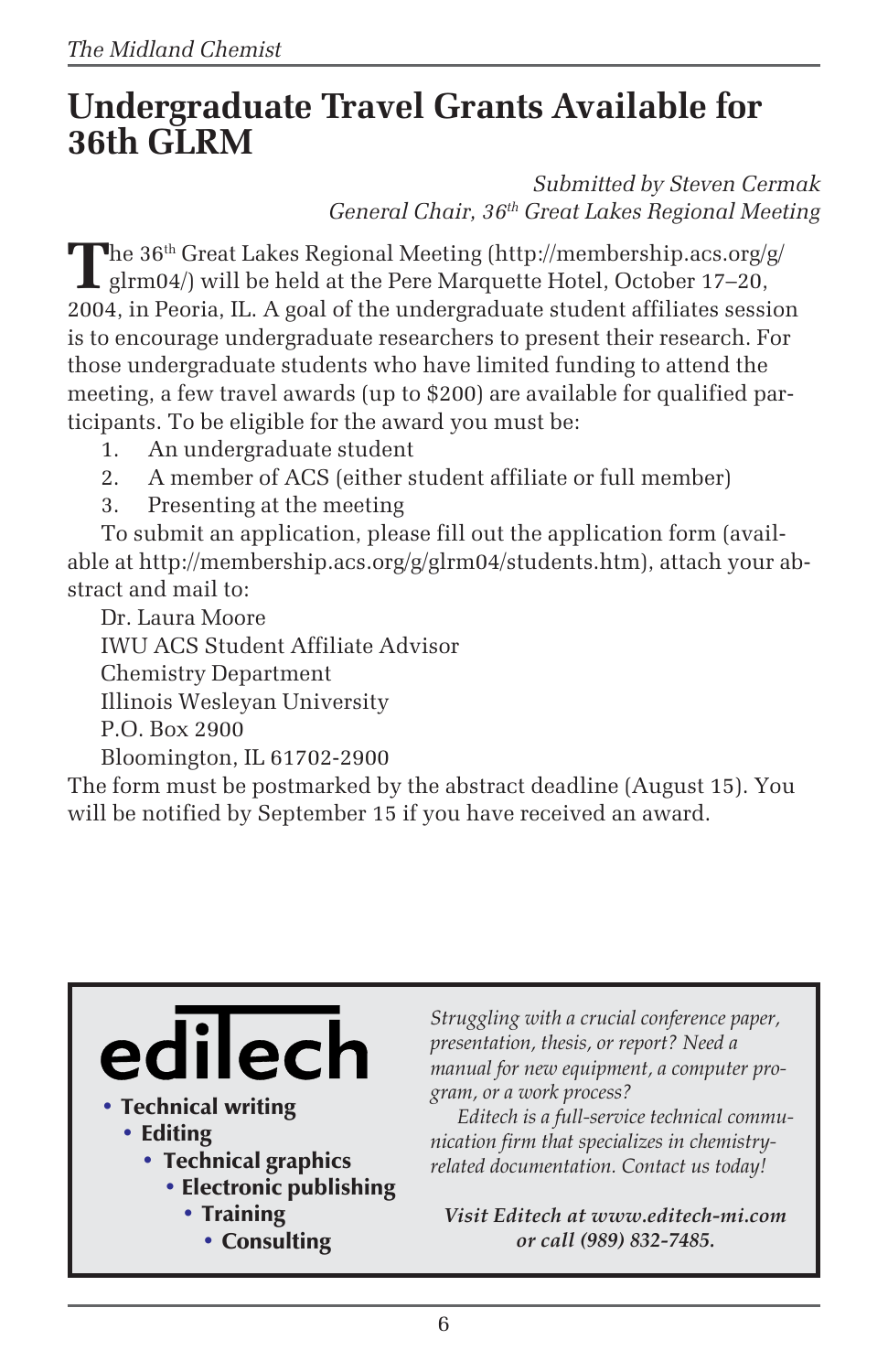## **Come to Professionals Day!**

#### *By Wendy Mathews*

The Midland Section Professionals Day will be at the Midland County<br>Fair, August 16, 2004, 4:00–7:00 p.m. The purpose of Professionals Day is to show appreciation to our members and their families and provide information on ACS, along with several of its affiliated groups, and their outreach to members and the public. The theme for the day will be "Health and Wellness," the National Chemistry Week program for 2004.



Free balloons Free dunk tank Free snow cones Free moonwalk Free face painting Free pop

Free popcorn Free cotton candy

Discounted ride bands will be available for \$11 from 1:00 p.m. to closing. Come and join the fun!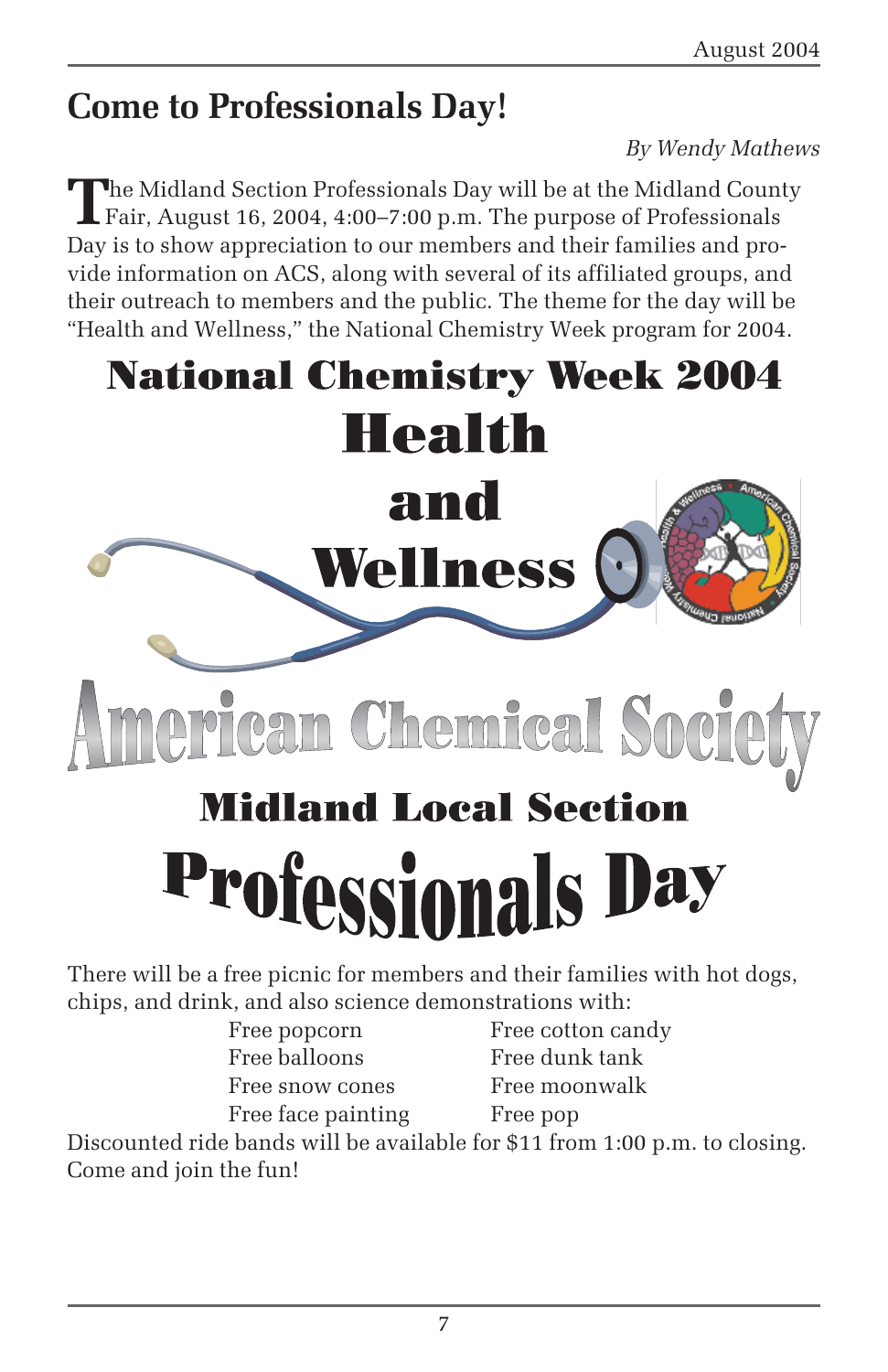# **Update on Mid-Michigan Technician Group**

*By Wendy Mathews*

**F**or those of you who do not know me, I would like to introduce myself. My name is Wendy Mathews, and I am currently the chairperson of the Mid-Michigan Technician Group (MMTG) as of May 2004. A little about me…I have been an active member with MMTG and the Midland Section ACS for the last five years. I have held office on the Executive Committee of the MMTG for the last four years, volunteered with several ACS outreach programs such as Sci-Fest, and been on the ACS Awards committee for four years. For the last three



years I have been involved with the science demonstrations at the Midland County Fair, and this is my second year as chairperson of the ACS Professionals Day Picnic. I currently work at The Dow Chemical Company for Kelly Scientific.

MMTG has faced many challenges this year, including the resignation of two Executive Board members due to job adjustments. Thanks to the varied experience and training I have received through the ACS, along with the tremendous support I have received from our membership, I believe we have successfully transitioned and are on track for the remainder of the year. This smooth transition was not only due to our very supportive members, but also to the support and training that I have received from the Midland Section ACS, The Dow Chemical Company, the ACS Division of Chemical Technicians, Kelly Scientific, and MMTG. Without their support and sponsorship to attend the National ACS Meeting in New York, the leadership training in New Orleans, and the experience of serving on or chairing various committees, I would not have had the knowledge or skills to work through these last few months. Thank you all for your support.

Many area companies have undergone a series of changes and downsizing. Because this downsizing has affected many of our members, MMTG is forming an online job bank/search where displaced technicians and technologists can search for employment in our surrounding area. Wendy Klein has graciously taken on the leadership role in the development of this useful tool. I will announce when this service is functional.

MMTG is excited to announce that we are sponsoring a Skills Assessment Workshop this fall. The workshop is being presented by Ann Walker, who has presented many development workshops at national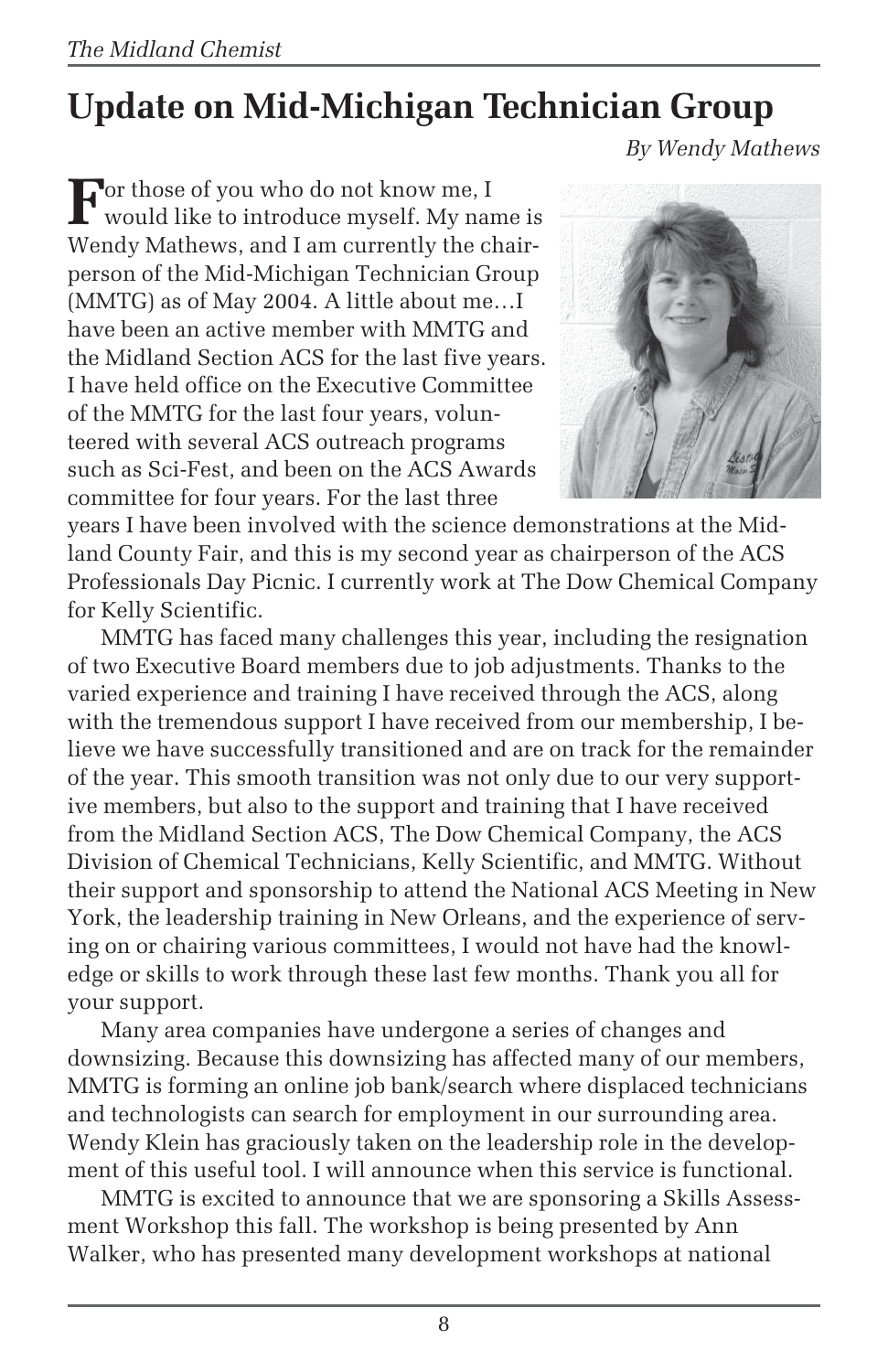ACS meetings. Ann will share concepts to help you identify your key competencies. You will be introduced to a simple assessment tool for identifying transferable skills and developing a personal skill profile. If you would like more information on Ann or her workshops contact me.

The activities MMTG has planned for the remainder of the year are:

- ACS Professionals Day Picnic—Midland County Fair (August 16, 2004)
- Skills Assessment Workshop, Ann Walker—October 7 and 8, 2004
- Fall Scientific Meeting, The Dow Chemical Company—October 22, 2004
- Sci-Fest, Delta College—October 23, 2004
- End of the year celebration—TBD.

Because of all the changes that have occurred in the last few months, we are canceling all other planned social events that may have been previously announced. If you have any ideas on seminars or workshops that you would like MMTG to consider bringing to the membership, please contact me. I am currently planning events for next year. If you have any questions, please feel free to contact me at anytime. My e-mail is wemathew@dow.com. If you are not a member and would like to become one or receive more information, contact Becky Swanson at raswanson@dow.com.

## *From the Editor* **Calling All Musical Chemists!**

*By Ann Birch*

**O**r is that chemical musicians? Years ago, when I started piano lessons, my piano teacher told me that I had a mathematical approach to music. Now that I am fully aware of the limitations of my musical talent, I am beginning to suspect she did not mean that as a compliment. Nevertheless, evidence is strong in the Midland Section that there is indeed a vital connection between science and music. Local scientists and engineers form a significant portion of the practicing musicians in the five-county Midland Section area.

Peggy Hill, staff writer for *The Midland Chemist,* is writing an article on chemical professionals who are also actively performing musicians. If you know of someone who fits this description (or if you fit this description), please contact Peggy at 989-463-6467 or e-mail her at mhill@chartermi.net. The article is not limited to Midland Section members, but it is limited to chemists, chemical technologists, and chemical engineers in the Midland Section five-county area.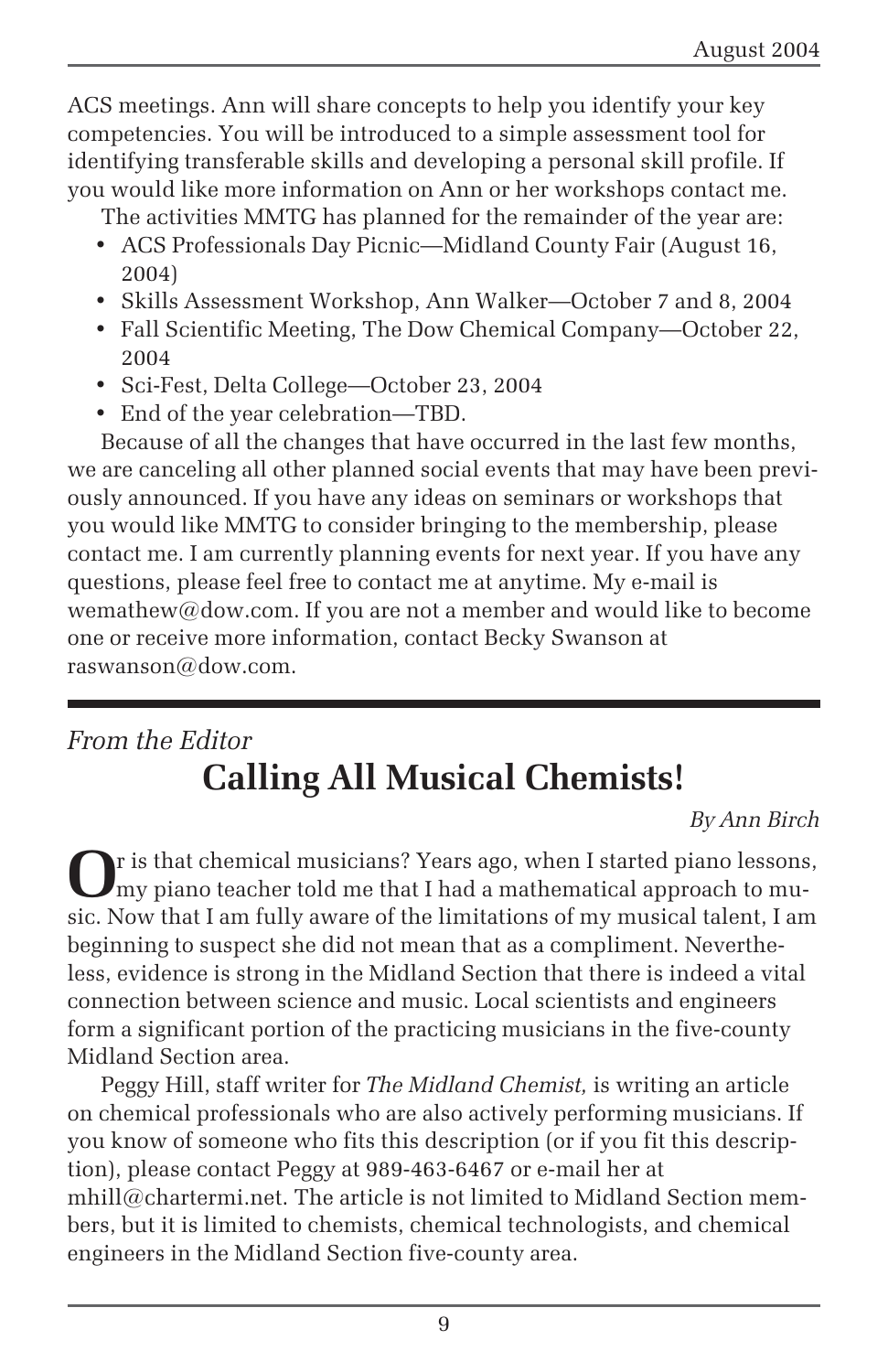#### *Call for Posters*

# **2004 Fall Scientific Meeting**

Please consider presenting a poster at the Fall Scientific Meeting, which will be held on Friday, October 22, 2004. Abstracts are being accepted now through September 15, 2004. All areas of chemistry and chemistryrelated topics are invited. For more information about the meeting check http://membership.acs.org/m/midl/fsm04/index.htm.

#### **Abstract Format**

Each abstract should contain; title, author(s) and author(s) affiliations, and abstract body text. The format specifics:

- Single spacing with blank line between title and author and between author and abstract body text
- Times New Roman size 12 font (or comparable)
- Submitted as an e-mail attachment in either Microsoft Word or Adobe Acrobat (pdf) format.
- 225 words or fewer
- Presenting author's name underlined (Note: The e-mail address of the submitter will be the default contact person for all additional information.)

E-mail abstracts to: vohs1jk@cmich.edu. Address questions to: Jason Vohs, Department of Chemistry, Central Michigan University, vohs1jk@cmich.edu.

Do you want to help with the planning of this year's meeting? Contact either Dale or Buford and we'll get you involved.

Dale LeCaptain Buford Lemon lecap1dj@cmich.edu blemon@dow.com Central Michigan University Dow Chemical Company (989) 774-3993 (989) 636-4189

#### *We're responsible . . .*

In 1988, the American Chemistry Council (ACC) launched Responsible Care® to respond to public concerns about the manufacture and use of Chemicals. Through this initiative, Dow Corning Corporation and other ACC members and partners are committed to continually improving our responsible management of chemicals.

We're responsible because we care.

#### **DOW CORNING**



© 2001 Dow Corning Corporation. *Dow Corning* is a registered trademark<br>of Dow Corning Corporation. *Responsible Care* is a registered service mark<br>of the American Chemistry Council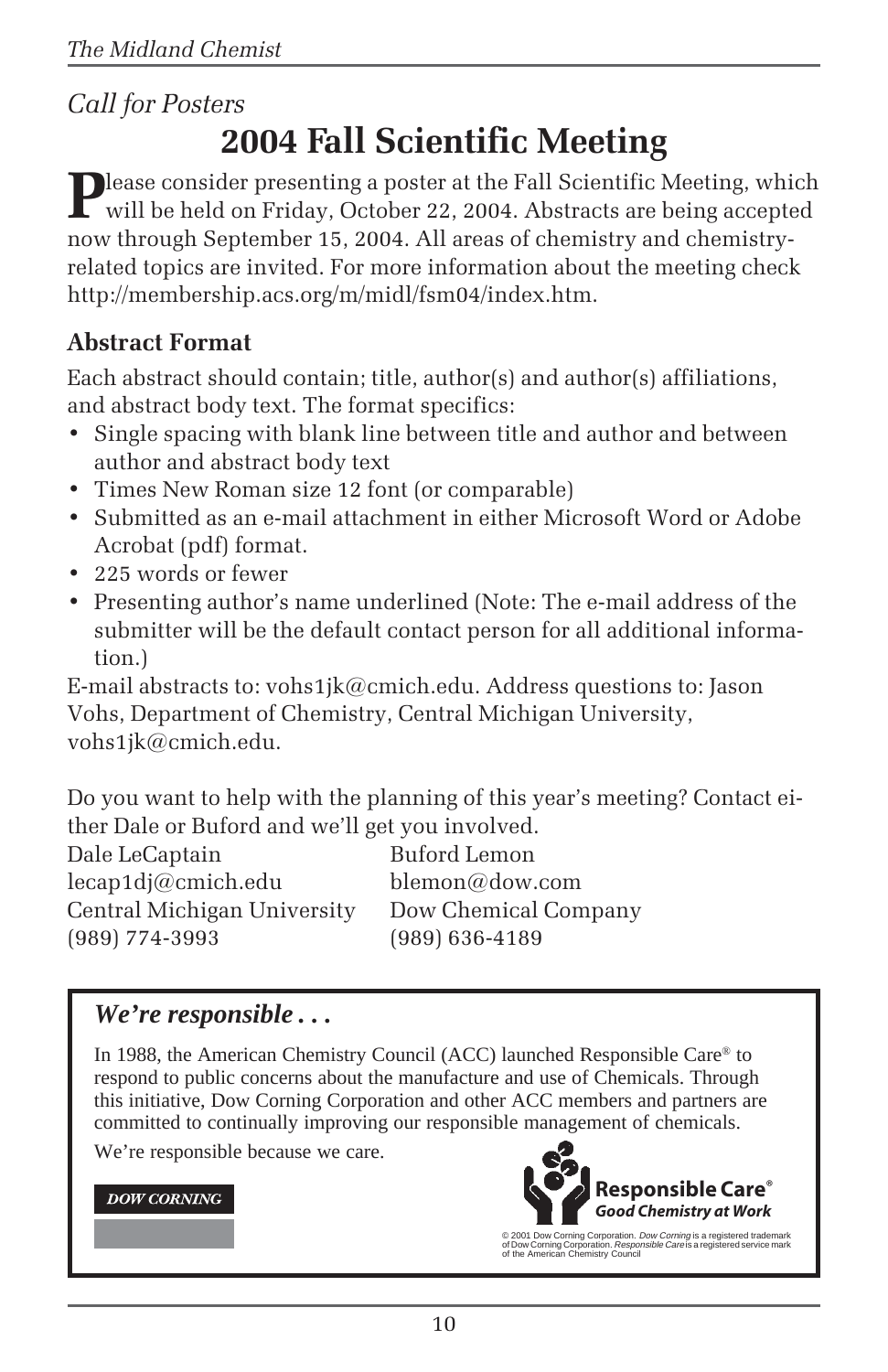## **Dow Corning Foundation Establishes Teacher Innovation Awards**

#### *Submitted by Anne DeBoer*

**T**he Dow Corning Foundation has established a \$50,000 Teacher Inno- $\blacksquare$  vation Awards Program in partnership with the American Chemical

Society (ACS), Midland Section. The program will award forty \$1,000 competitive grants to teachers in U.S. communities where Dow Corning employees work and live. An additional fifty \$200 grants also will be given, based on need in those communities.

"The Dow Corning Foundation recognizes that innovation is critical for testing new approaches to math, science, and technology education, as well as improving old approaches," commented Marie N. Eckstein, Foundation president. "Teachers are key to what happens in any classroom. Our goal with this program is to encourage new



learning and experiences for students by enhancing the skills and equipment that teachers have at their disposal."

Awards can be used to purchase equipment, supplies, or training. The competitive \$1,000 awards will be based on the clarity and impact of the project's goals and objectives. A plan to report the project's results must be in place. An individual teacher or a team of teachers may apply for these grants. The \$200 awards have similar criteria, but will be given based on needs outlined for the particular schools in question.

Teachers in the following communities may apply for these awards: Michigan—Bay, Midland, and Saginaw Counties

Indiana—Noble and Switzerland Counties

Kentucky—Carroll and Hardin Counties

North Carolina—Guilford County

Application materials are available on the ACS Midland Section's web site at http://membership.acs.org/M/Midl/Default.htm. All information required for the application process can be submitted electronically. Applications are due by August 16, 2004, and awards will be announced in mid-September, so projects can be implemented in the 2004–2005 school year.

If the program proves successful, the Dow Corning Foundation will consider renewing funding for it. Questions about the program may be directed to Anne DeBoer, executive director, at 989-496-6290.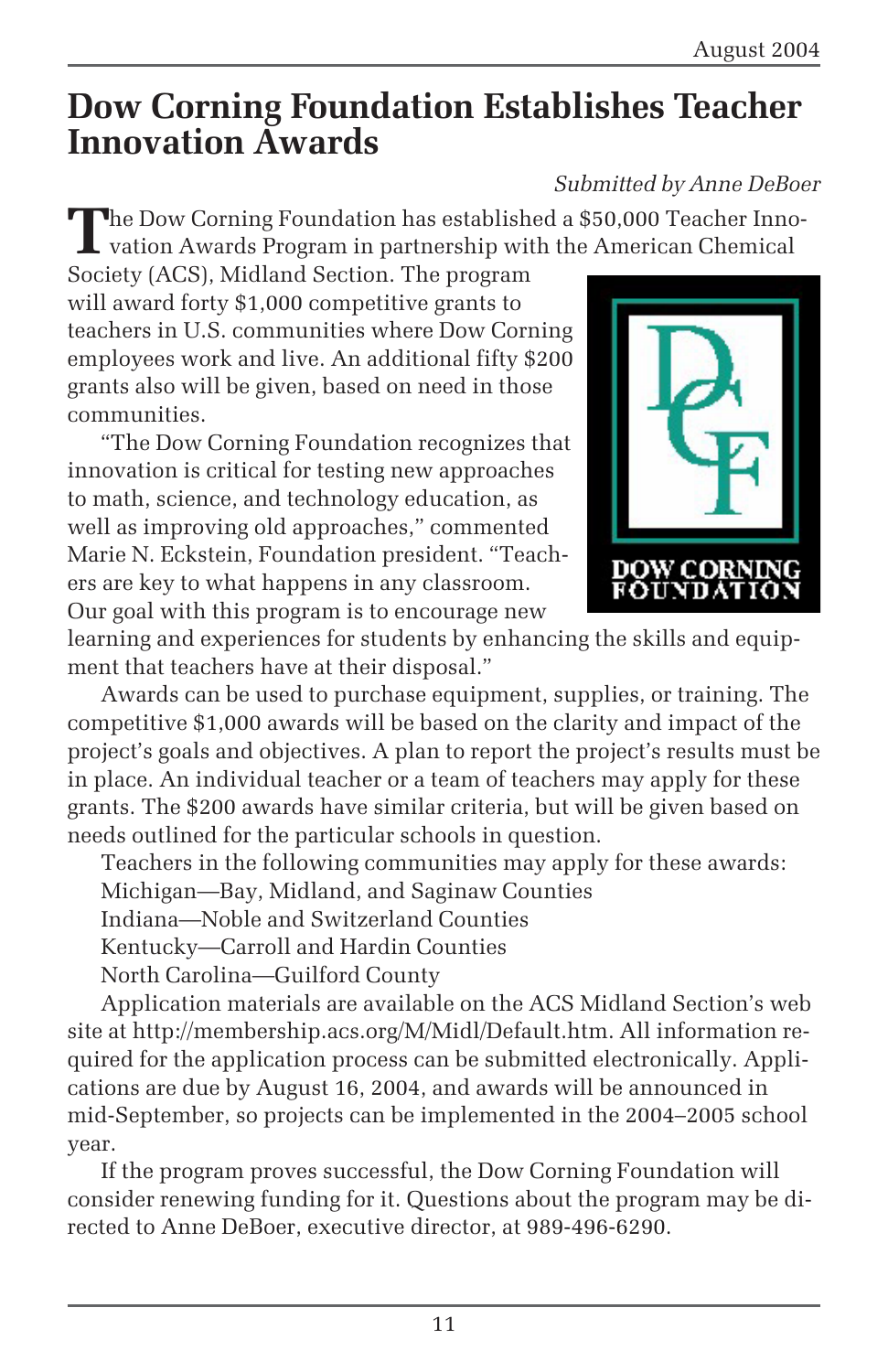## *Call for Nominations* **2004 Midland Section Awards**

#### *By Petar Dvornic*

The Midland Section—ACS offers three major awards each year for out-<br>standing performance by individuals. The criteria for each award are<br>in the standard and the matrix of the state of the standard are stated and the stand listed below. The Awards Committee encourages all section members to nominate deserving colleagues and appreciates your efforts in helping these individuals receive recognition for their efforts.

#### *Outstanding Achievement and Promotion of the Chemical Sciences*

Each year the Midland Section honors an individual residing within the Section's geographical area who has demonstrated outstanding achievement and promotion of the chemical sciences. This award recognizes dedication and service to the chemical profession. The recipient need not be an ACS member. Nominations should include a biographical sketch, list of pertinent publications, evidence of professional growth and involvement, and letters of support from colleagues. Previous recipients are:

| 1976 | Turner Alfrey, Jr.   | 1990 | Joseph E. Dunbar   |
|------|----------------------|------|--------------------|
| 1977 | Etcyl H. Blair       | 1991 | Thomas H. Lane     |
| 1978 | David C. Young       | 1992 | Donald A. Tomalia  |
| 1979 | Vernon A. Stenger    | 1993 | Dale J. Meier      |
| 1980 | Daniel R. Stull      | 1994 | Philip T. Delassus |
| 1981 | Bob A. Howell        | 1995 | Duane B. Priddy    |
| 1982 | Wendell L. Dilling   | 1996 | Hans G. Elias      |
| 1983 | Donald R. Weyenberg  | 1997 | Ludo K. Frevel     |
| 1984 | Edwin P. Plueddemann | 1998 | Patrick B. Smith   |
| 1985 | Raymond P. Boyer     | 1999 | David E. Henton    |
| 1986 | Stanley P. Klesney   | 2000 | Steven J. Martin   |
| 1987 | Warren B. Crummett   | 2001 | Edwin C. Steiner   |
| 1988 | A. Lee Smith         | 2002 | Thomas J. Delia    |
| 1989 | Do Ik Lee            | 2003 | Robert M. Nowak    |
|      |                      |      |                    |

#### *Outstanding Service to the American Chemical Society*

The Section sponsors an annual award to recognize outstanding service to the Midland Section of the ACS. This award recognizes achievement in the promotion of the goals of ACS. Nominees shall be members of the Midland Section. Nominations should include a biographical sketch, a history of service to the Midland Section, and supporting letters from fellow ACS members. Previous recipients are:

| 1989 | David C. Young     | 1997 | Thomas H. Lane |
|------|--------------------|------|----------------|
| 1990 | Linneaus C. Dorman | 1998 | Vicky S. Cobb  |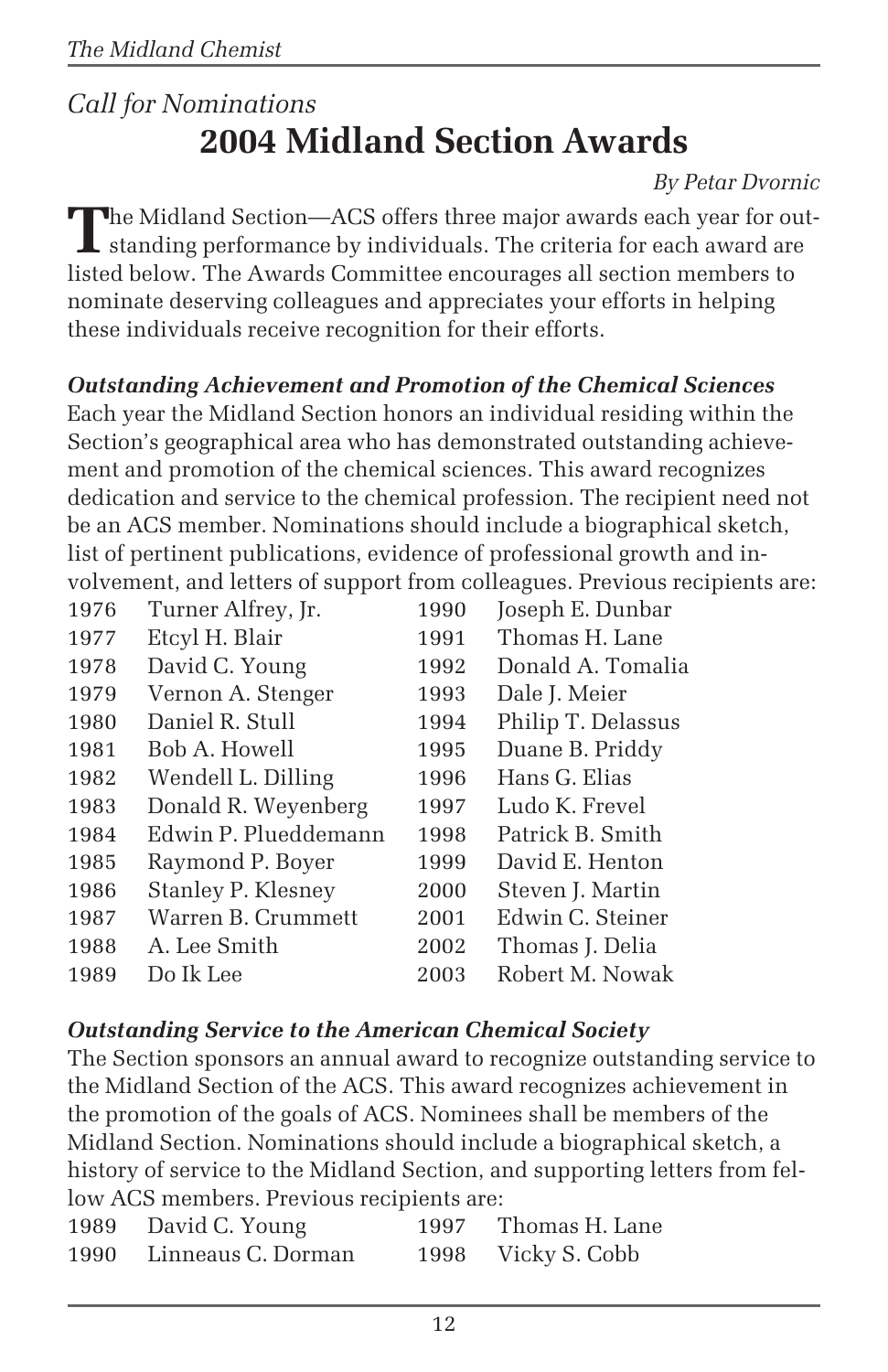| 1991 Donald R. Petersen | 1999 Theodore E. Tabor           |
|-------------------------|----------------------------------|
| 1992 Wendell L. Dilling | 2000 Peter and Patricia Dreyfuss |
| 1993 Bob A. Howell      | 2001 George W. Eastland, Jr.     |
| 1994 Eldon L. Graham    | 2002 Joan Sabourin               |
| 1995 Gretchen S. Kohl   | 2003 John Blizzard               |
| 1996 Fran K. Voci       |                                  |

#### *Outstanding Chemical Technician*

The Section presents an annual Outstanding Chemical Technician Award to an individual who has demonstrated an extremely high degree of professionalism as a chemical technician. The ACS defines a chemical technician as a person whose training includes successful completion of a two-year post-high school level chemistry curriculum leading to an Associates Degree, or the equivalent course work in a Baccalaureate program, or the equivalent knowledge gained by experience. The primary work of a chemical technician is conducting experimentation and/or correlating information to help solve chemical problems and/or discover new chemical knowledge. Criteria used to judge the award include job skills, safety, teamwork, leadership, publications and presentations, reliability, communication skills, and additional professional and community activities. Nominees must have worked for five years as a chemical technician. Chemical technicians do not need to be a TECH Division Affiliate or ACS member to be eligible for this award. Nominations should include a biographical sketch and supporting letters that address each of the criteria above. Previous recipients are:

|      | 1997 Connie J. Murphy | 2001 Gordon R. Roof      |
|------|-----------------------|--------------------------|
|      | 1998 David Stickles   | 2002 Cynthia J. Gould    |
|      | 1999 Ronald L. Good   | 2003 Robert D. Krystosek |
| 2000 | Kurt A. Bell          |                          |

The deadline for receipt of nominations and all supporting materials is September 6, 2004. Nominations should be sent to:

Petar Dvornic Michigan Molecular Institute 1910 W. St. Andrews Road Midland, MI 48640

Fax (989-832-5560) or electronic nominations are also welcome. If you have questions or need additional information, please contact Petar at 989-832-5555 x 550 or dvornic@mmi.org. Nominators should provide their address and phone number in case the committee needs to contact them. We look forward to hearing from you!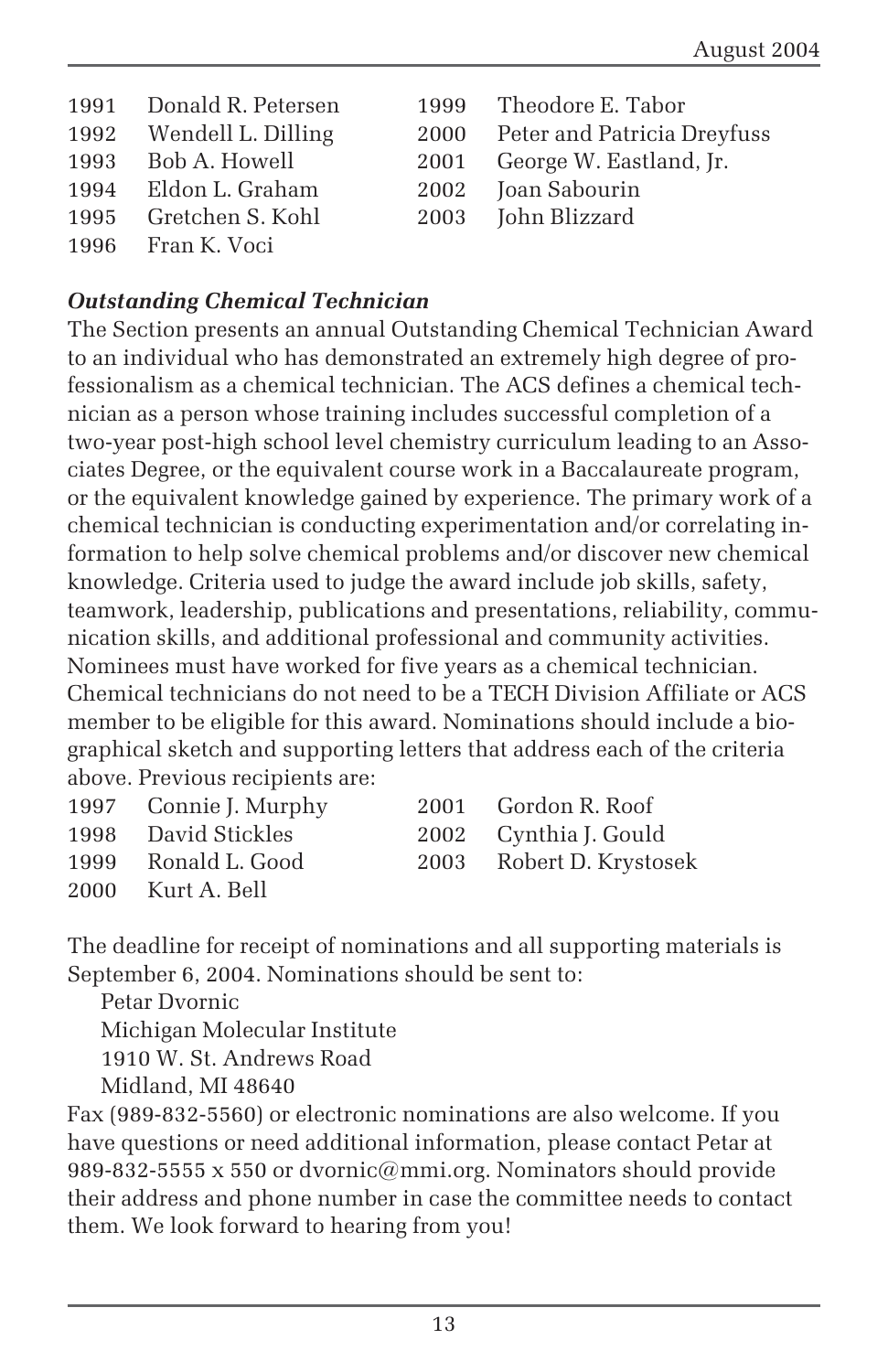# **Chemists Celebrate Earth Day**

#### *By John Blizzard*

**A**s with National Chemistry Day, Earth Day (April 22, 2004) has become Earth Week in the Midland Section. The Midland Section of the American Chemical Society, National City Bank, Ogemaw Heights High School, Culligan, and Rainsoft joined forces to help celebrate Earth Day. The theme for Earth Day 2004 was "What do you know about  $\rm H_2O$ ?' Students from Ogemaw Heights High School, under the direction of chemistry teacher Doug Grezeszak, provided free water analysis for the public. The free testing took place at several locations over a one-week period in the Section. These included National City Bank, local grade schools, and

intermediate schools. Personnel from Culligan and Rainsoft trained a total of 22 Ogemaw Heights High School advanced placement chemistry students in water testing analysis. These students then performed the water testing for total dissolved solids, iron, and



hardness at the public testing sites. Approximately 680 area students were involved by bringing water samples from home for analysis. These data are being compiled by the high school students to form a countywide water quality map of the water analysis. When the data and mapping analysis is complete, the information will be sent home with area students so that parents can compare their individual water analysis to assist in determining if they should seek further testing and evaluation of their home drinking water.

Along with the free water analysis, information on water and free gifts were provided to the public. Students answered questions about water and provided information about the water analysis using posters. The 3 ft x 5 ft posters made by the high school students formed the basis for discussing water and the importance of clean water with the public. One individual brought in water samples from his water well along with a water sample from a nearby river. To the amazement of the homeowner and the students, the river water tested cleaner than his well water.

Also on Earth Day, an area-wide rivershed water analysis program was initiated. Water samples from rivers leading into the 43,000 acre Saginaw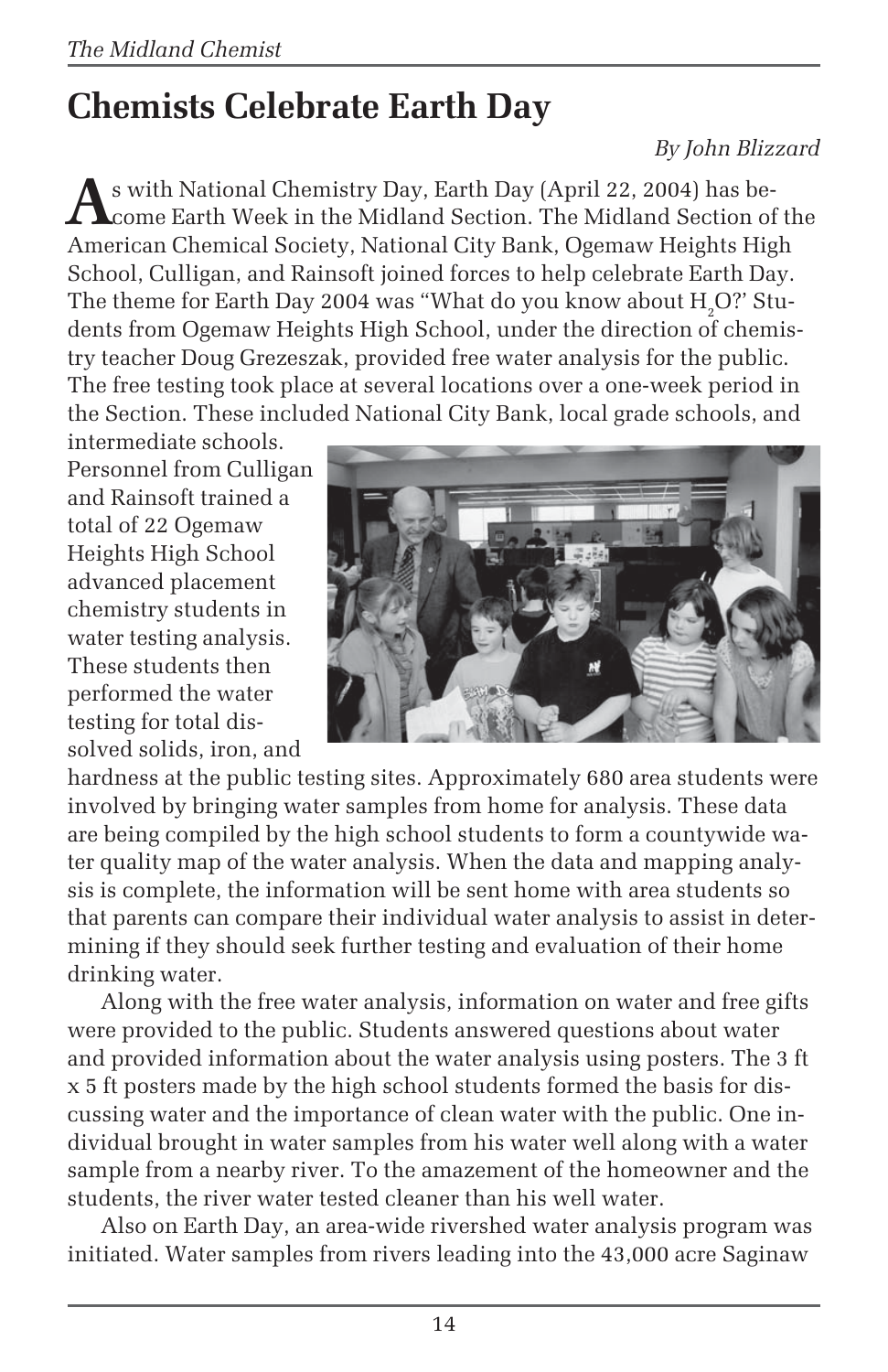

Bay River watershed were taken and evaluated for water quality by area high school students. Testing included pH, hardness, flow, dissolved oxygen, nitrate, and phosphate content. This program is being done throughout the entire five-county Mid-

land Section area and beyond. The ACS-led program, funded by a grant from Dow Corning Foundation in concert with the Michigan Department of Environmental Quality, will continue for three years. Monitoring will take place each week by area high schools for the three-year program to aid in baselining the quality of the water in this ecologically sensitive area. This is the first time a program of this type and magnitude has been initiated to cover this important Michigan watershed.

Further, the Plastivan provided three days of education on the benefits, uses, and recycling of plastics to area schools. The nationally acclaimed program was brought to the Midland Section for Earth Day activities to entertain and educate students during classroom science demonstrations on plastics. Finally, a variety of scientists and engineers provided students with hands-on experiments to discover and explore the properties of water to determine "What do you know about  $\rm H_2O$ ?"



Living. Improved daily.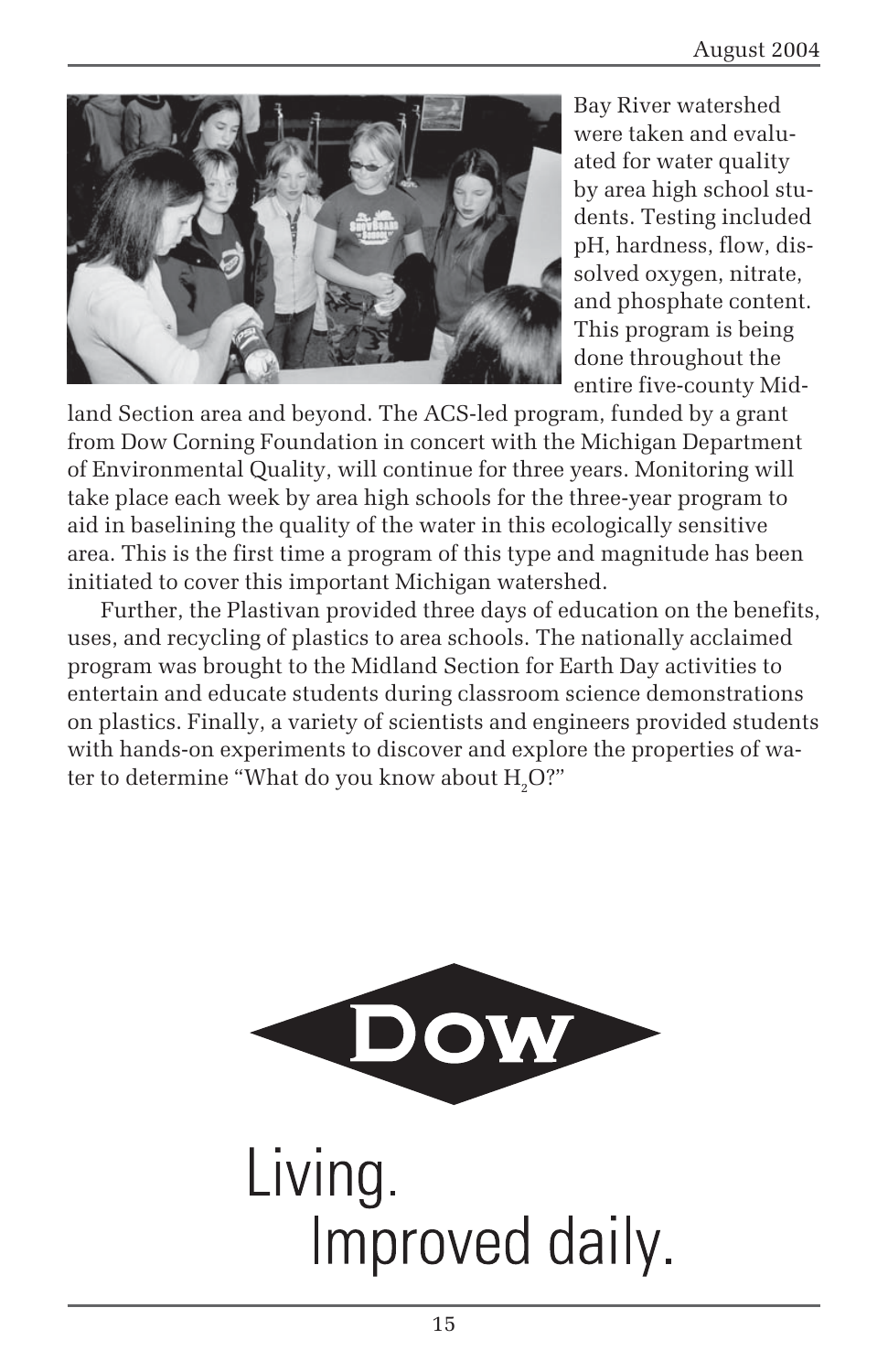# **YCC Nominated for Chemluminary Award**

*By Wendy Flory*

So what is new with ists Committee? Our section has been nominated for a Chemluminary Award for Outstanding New Local Section YCC!! And it's no surprise considering all that this new group accomplished in the first year alone! A kickoff barbeque was held at Vet's Park in Bay City in



May 2003. Folks that attended this event came from Central Michigan University, Dow Chemical, Dow Corning, and Mid-Michigan Technician Group (MMTG) just to name a few. A visit to the planetarium for a "Journey to the Edge of Space and Time" finished off this first event.

There have been several social gatherings through the year at local eateries in the Midland Section area including a trip to Mountain Town Station in Mt. Pleasant, a warm evening on the patio at the Water Lily Restaurant in Soaring Eagle Casino, and a seasonal yuletide at Oscar's in Midland. YCC recently gathered at the Tridge in downtown Midland to listen to *Dueling Pianos*, a Tunes by the Tridge event. These gatherings always include good times and free appetizers. Last fall the group joined forces with Central Michigan's student affiliates for an afternoon of paintball. This is one way to take your aggressions out on fellow scientists! A trip down the lanes, in bowling style, also took place last fall—a joint outing with CMU's student affiliates. Most recently, the group gathered with MMTG on July 30 for a picnic at Plymouth Park. The burgers and dogs were hot off the grill and a good time was had by one and all. Families joined in to play volleyball, horseshoes, and Frisbee.

Along with these social events, our committee worked with Midland Section activities. The active participation events were the integrated Science Demos and Professional Day at the Midland County Fair in the summer and the Fall Scientific Meeting in October. A Midland Section YCC booth was staffed at both these events. The Fall Scientific Meeting committees were dominated by YCC members. We are expecting to be very active in both of these events again this year.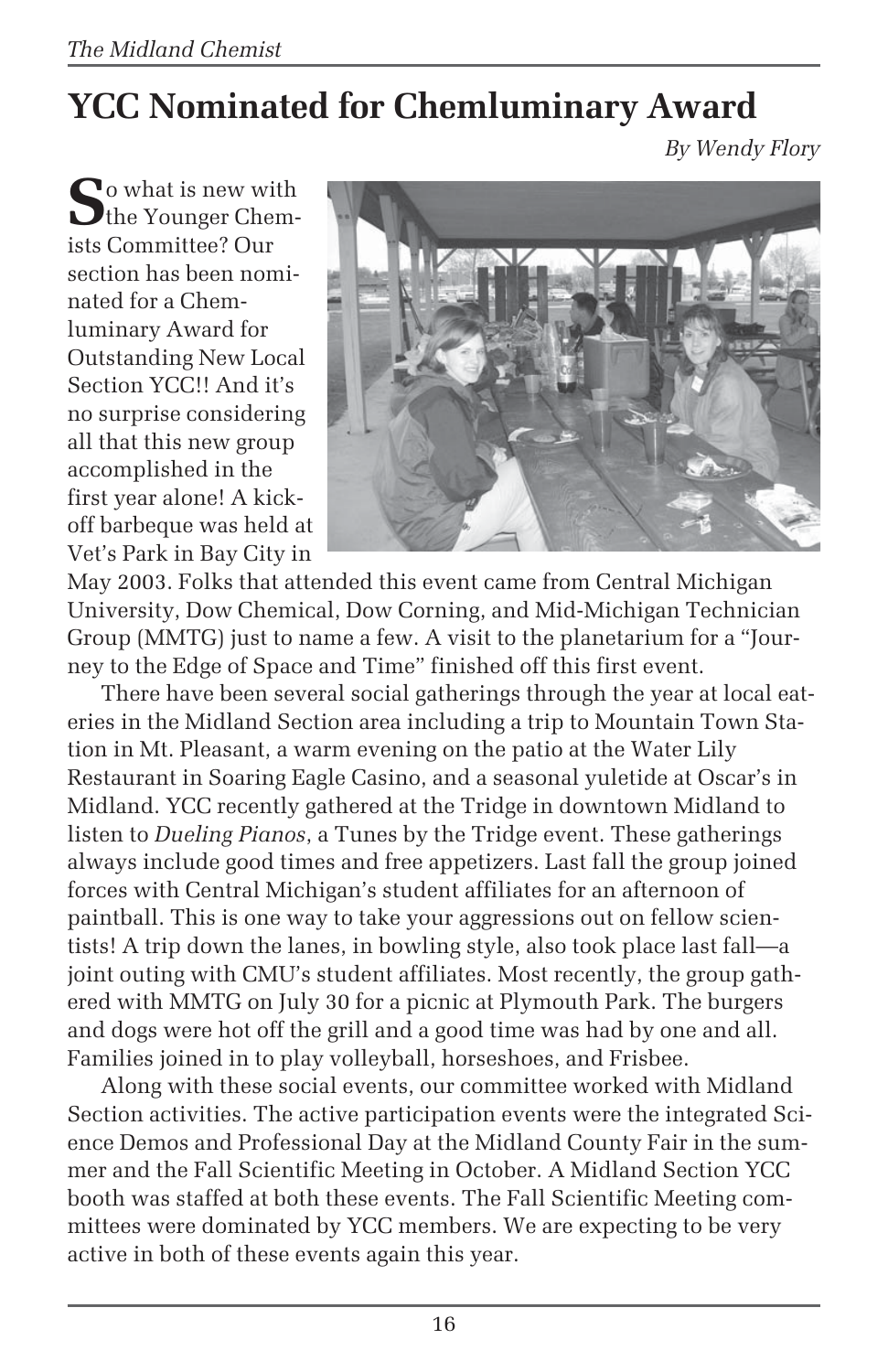Although YCC stands for "younger chemists committee," you need not be "younger" or a "chemist" or even a member of ACS to participate in these activities. If you have activity ideas or would like to help with events, now is the time to act—this is your group, too! We still have plenty of time to plan events for the fall and winter. Volunteering is easy and requires little time. Just e-mail wcflory@dow.com for details.

The Midland YCC committee has long-term, strategic goals of making the ACS relevant to scientists, young or old, and to increase involvement of scientists in the ACS at all levels. If you are interested in receiving event fliers about the YCC, contact Wendy Flory at 636-5097 or wcflory@dow.com.

Watch for future announcements through the Midland Section ACS website or through future editions of *The Midland Chemist*!

## **In Past Issues of** *The Midland Chemist*

*By Wendell L. Dilling, Midland Section Historian*

- **40 Years Ago This Month**—In his editorial on "Must All Nominations be by Committee?" J. E. Dunbar commented that complaints are often heard from rank-and-file members that only certain people are ever nominated to (Midland Section ACS) office and that the annual ballots really offer little choice. He points out that nominations by petition or from the floor are in order.
- **30 Years Ago This Month**—Increasing costs of instruments, maintenance, and labor prevent many universities, colleges, and companies from using the latest techniques to characterize and test their compounds and materials. Midland Macromolecular Institute offers a solution to this problem. Several of the finest instruments owned by MMI are available for service work for universities, colleges, companies, or government agencies.
- **20 Years Ago This Month**—The complete program for the First Annual Authors' Night is included in this issue. The 1984 Authors' Night recognizes all Midland Section ACS members who published articles, books, or patents in 1983. Dr. Russell Christman, editor of *Environmental Science and Technology*, will speak at this event on "The Obligation to Publish" at the Michigan Molecular Institute.
- **10 Years Ago This Month**—The Midland Section was recently announced as the winner of an unprecedented fourth consecutive Award for Outstanding Performance in the medium-large section category (1990-1993). Only one other section in the large section category, the Delaware Section, has previously won four consecutive awards. They were received in 1974–1977, the first years the awards were presented.